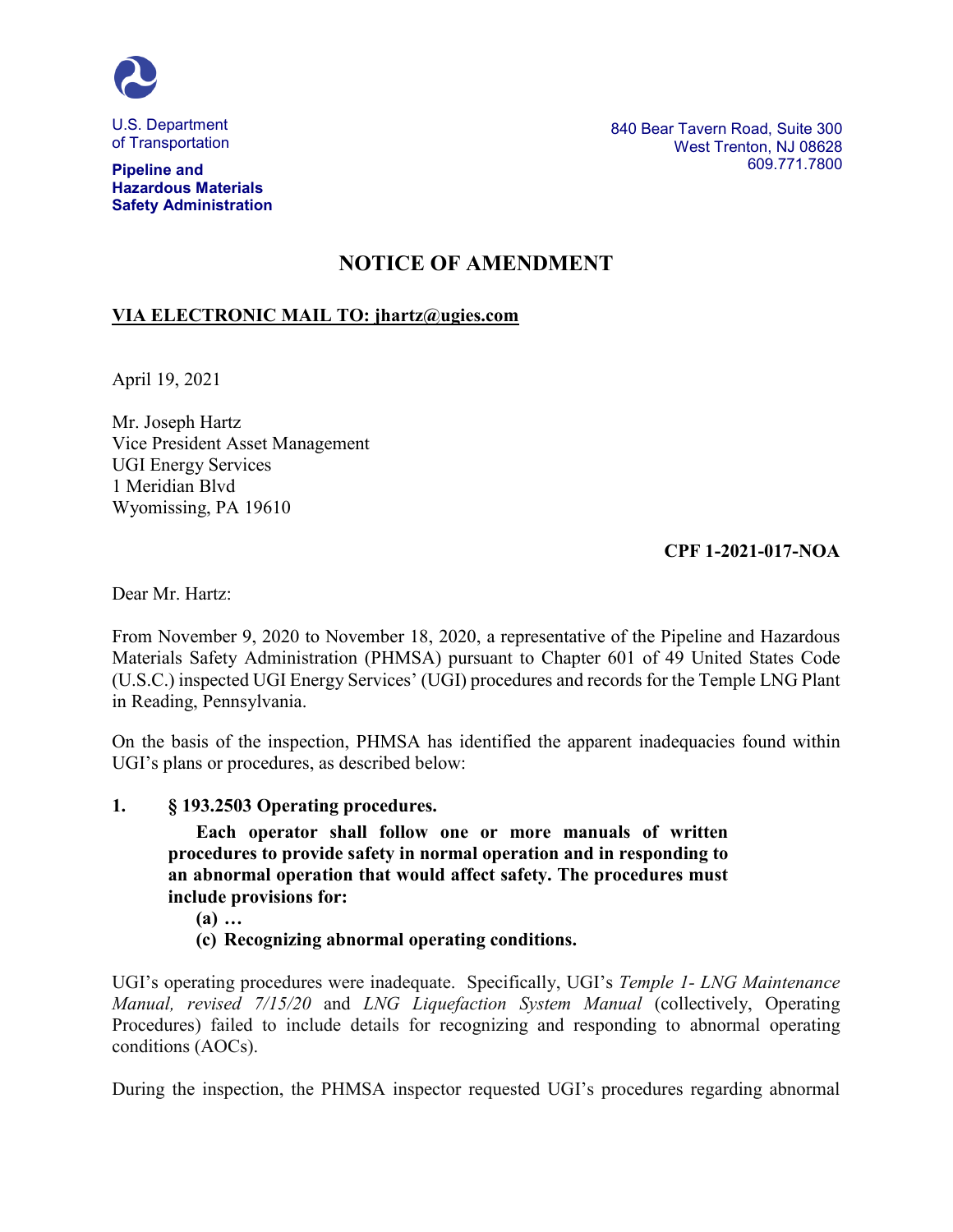operating conditions, and UGI provided its Operating Procedures. However, the Operating Procedures did not provide adequate guidance on how UGI personnel working outside of the control room recognize and respond to AOCs, nor do they define or list AOCs that may exist at its LNG plant.

When the PHMSA inspector requested if there were additional procedures or guidance related to recognizing AOCs, UGI stated there was no further procedures.

Therefore, UGI failed to include details in its manuals of written procedures for recognizing AOCs in accordance with  $\S 193.2503(c)$ . UGI must revise its procedures to include provisions for recognizing AOCs.

# **2. § 193.2509 Emergency procedures.**

**(a) …**

**(b) To adequately handle each type of emergency identified under paragraph (a) of this section and each fire emergency, each operator must follow one or more manuals of written procedures. The procedures must provide for the following:**

**(1) Coordinating with appropriate local officials in preparation of an emergency evacuation plan, which sets forth the steps required to protect the public in the event of an emergency, including catastrophic failure of an LNG storage tank.**

UGI's emergency procedures were inadequate. Specifically, UGI's *LNG Emergency Procedures Manual* and *Asset Emergency Response Plan, revised 10/01/20* failed to provide details for coordinating with appropriate local officials in preparation of an emergency evacuation plan, which sets forth the steps required to protect the public in the event of an emergency, including catastrophic failure of an LNG storage tank.

During the inspection, the PHMSA inspector requested UGI's procedures regarding coordination with local officials in preparation of an emergency evacuation plan. UGI provided its *Emergency Procedures Manual* and *Asset Emergency Response Plan* related to emergency types/actions and pointed to the following sections of their manuals, which failed to demonstrate compliance.

The *Asset Emergency Response Plan, revised 10/01/20,* Page 5, stated in part, "The purpose of this Emergency Response Plan (ERP) is to provide consistent policies and procedures to manage an emergency effectively. This plan will assist in protecting the lives and health of the public and UGI Energy Services (UGIES) employees. This plan will provide guidance to protect and minimize damage to company property in the event of an emergency and provide protective measures to ensure minimal impact to the surrounding community during an emergency."

The *LNG Emergency Procedures Manual Section 2.4* stated in part, "UGI supervisory personnel shall coordinate with local officials keeping them advised of the location of the plant fire control equipment, the potential hazards at the plant, and the status of each emergency."

These written procedures did not provide specific details for coordinating with appropriate local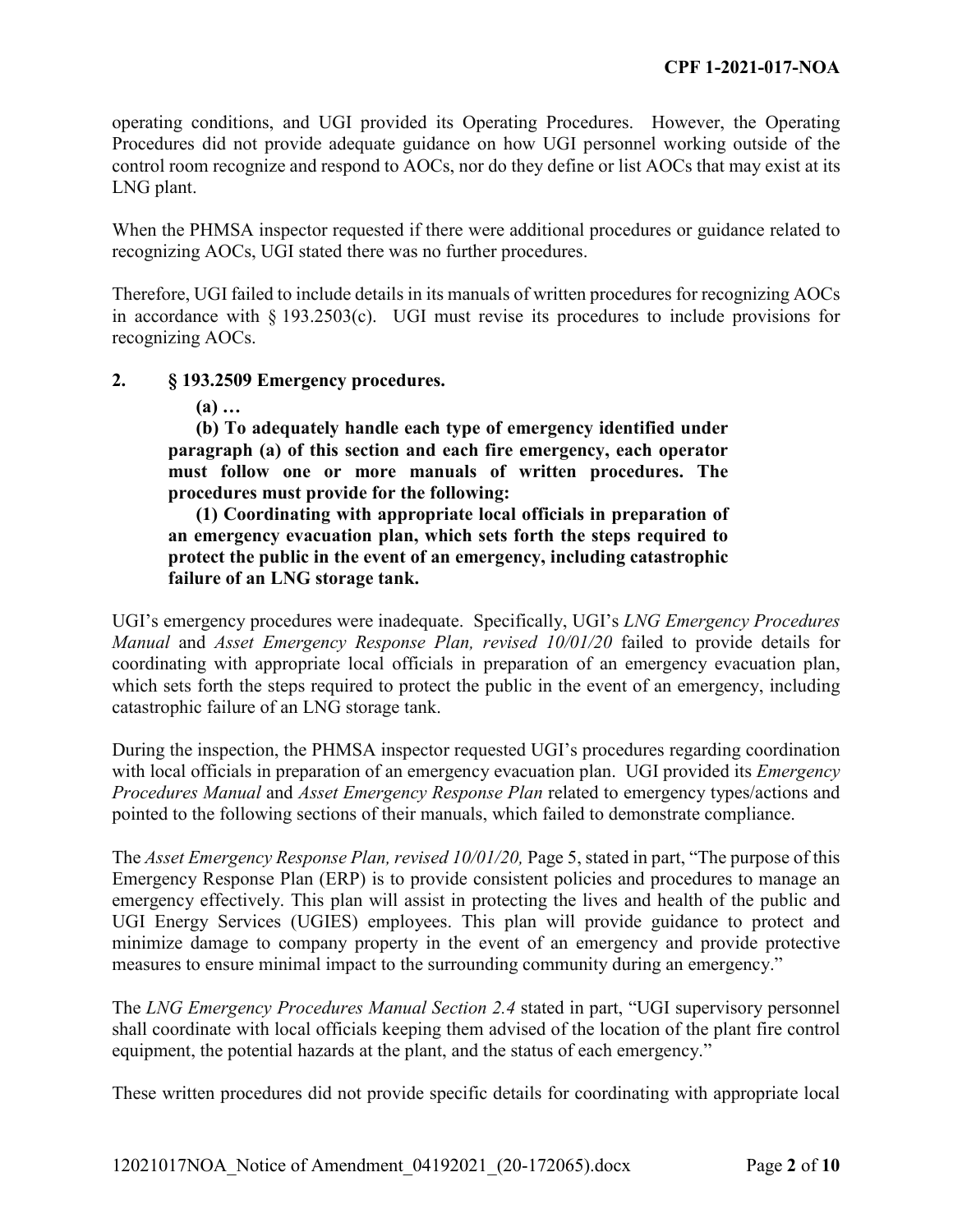officials in preparing emergency evacuation plans, nor did it discuss contents of emergency evaluation plans to include steps required to protect the public in the event of an emergency, including catastrophic failure of an LNG storage tank.

When the PHMSA inspector requested if there were additional procedures or guidance related to coordination with local officials in preparation of emergency evacuation plans, UGI did not provide any additional information or response.

Therefore, UGI failed to provide details for coordinating with appropriate local officials in preparation of an emergency evacuation plan in accordance with § 193.2509(b)(3). UGI must revise its *LNG Emergency Procedures Manual* and *Asset Emergency Response Plan* to address this requirement.

# **3. § 193.2509 Emergency procedures.**

**(a) …**

**(b) To adequately handle each type of emergency identified under paragraph (a) of this section and each fire emergency, each operator must follow one or more manuals of written procedures. The procedures must provide for the following:**

**(1) …**

**(4) Cooperating with appropriate local officials in evacuations and emergencies requiring mutual assistance…**

UGI's emergency procedures were inadequate. Specifically, UGI's *LNG Emergency Procedures Manual* failed to require cooperating with appropriate local officials in evacuations and emergencies requiring mutual assistance.

During the inspection, the PHMSA inspector requested UGI's procedures addressing § 193.2509(b)(4), and UGI provided its *Emergency Procedures Manual*. The *Emergency Procedures Manual* stated in Section 2.4, "UGI supervisory personnel shall coordinate with local officials keeping them advised of the location of the plant fire control equipment, the potential hazards at the plant, and the status of each emergency."

However, the written procedure did not provide any details or guidance related to the cooperation with local officials in evacuations and emergencies requiring mutual assistance. The *Emergency Procedures Manual* also failed to define or mention any activity or requirement related to providing mutual assistance.

When the PHMSA inspector asked UGI if there were further written procedures regarding mutual assistance, UGI stated there were no specific requirements in their procedures on mutual assistance events during evacuations and emergencies.

Therefore, UGI failed to have emergency procedures which require cooperating with appropriate local officials in evacuations and emergencies requiring mutual assistance in accordance with § 193.2509(b)(4). UGI must revise its *Emergency Procedures Manual* to include details addressing this requirement.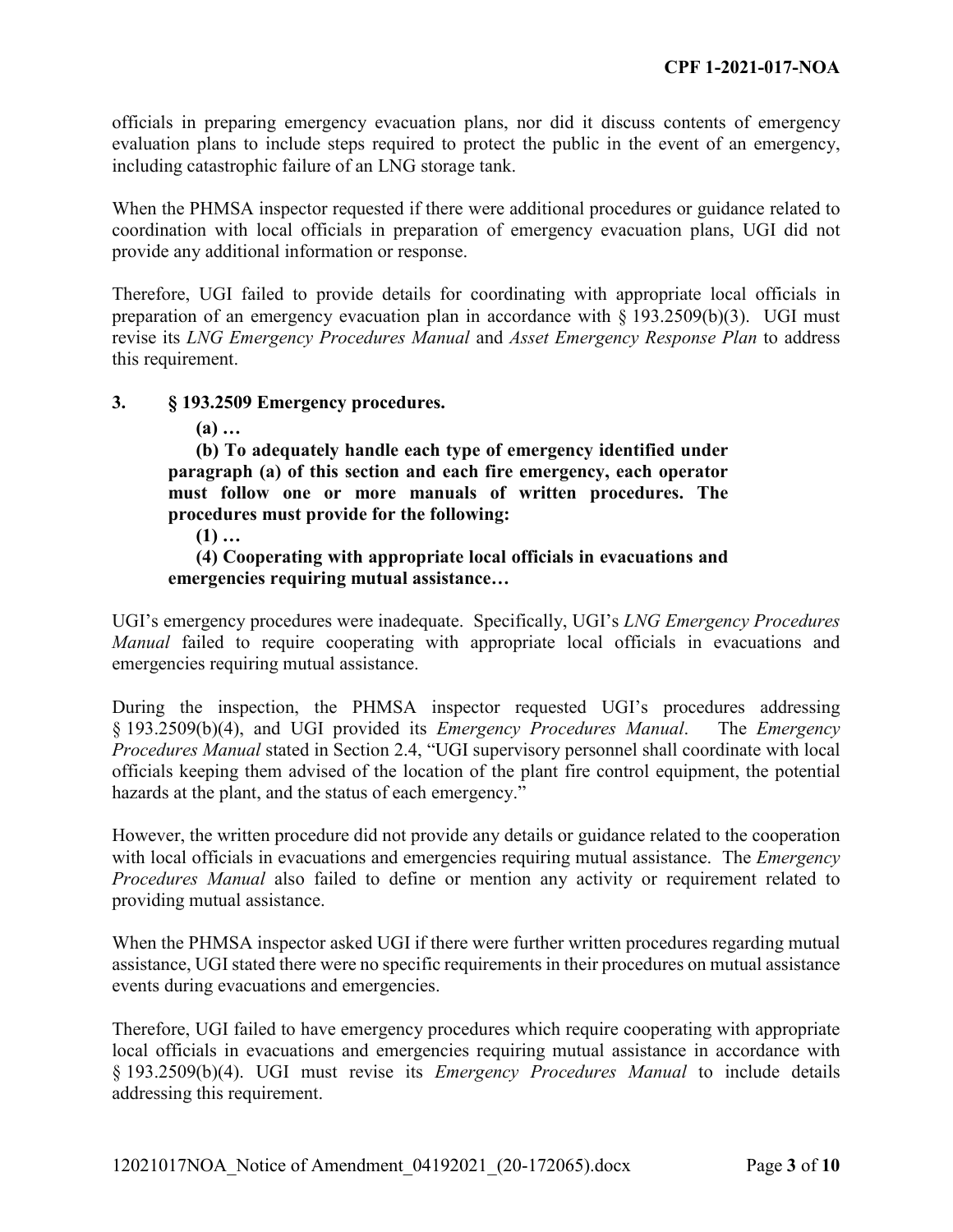**4. § 193.2605 Maintenance procedures.**

**(a) …** 

**(b) Each operator shall follow one or more manuals of written procedures for the maintenance of each component, including any required corrosion control. The procedure must include:**

**(1) The details of the inspections or tests determined under paragraph (a) of this section and their frequency of performance; and…**

UGI's maintenance procedures were inadequate. Specifically, UGI's *LNG Truck Transfer System Manual, dated 7/10/19* and *Temple 1-LNG Maintenance Manual, dated 7/15/20* (collectively, Transfer Hose Procedures) failed to provide details regarding testing of transfer hoses once each calendar year, but with intervals not exceeding 15 months, to the maximum pump pressure or relief valve setting in accordance with § 193.2621(a).

Section 193.2621(a) states:

Hoses used in LNG or flammable refrigerant transfer systems must be:

(a) Tested once each calendar year, but with intervals not exceeding 15 months, to the maximum pump pressure or relief valve setting;

During the inspection, the PHMSA inspector requested UGI's procedure regarding testing and inspection of transfer hoses. UGI provided its Transfer Hose Procedures related to Temple I, as this is the only area with a truck transfer system. The *Temple 1-LNG Maintenance Manual, dated 7/15/20,* Sections 2.E. Trucking System and 2.F. Truck Rack Expansion System included a requirement for a truck transfer hose pressure test to be performed at a 12-month frequency. However, the Transfer Hose Procedures did not provide a procedure requiring that each transfer hose must be tested to the maximum pump pressure or relief valve setting, or any details on how the truck transfer hose pressure test is performed.

When the PHMSA inspector requested additional information related to testing of transfer hoses, UGI did not provide any additional information or response.

Therefore, UGI failed to include details in its written procedures that transfer hoses must be tested once each calendar year, but with intervals not exceeding 15 months, to the maximum pump pressure or relief valve setting in accordance with § 193.2621(a), as required by §193.2605(b). UGI must revise its Transfer Hose Procedures to include a detailed procedure for testing transfer hoses in accordance with  $\S$  193.2621(a).

# **5. § 193.2605 Maintenance procedures.**

**(a) …** 

**(b) Each operator shall follow one or more manuals of written procedures for the maintenance of each component, including any required corrosion control. The procedure must include:**

**(1) The details of the inspections or tests determined under paragraph (a) of this section and their frequency of performance; and…**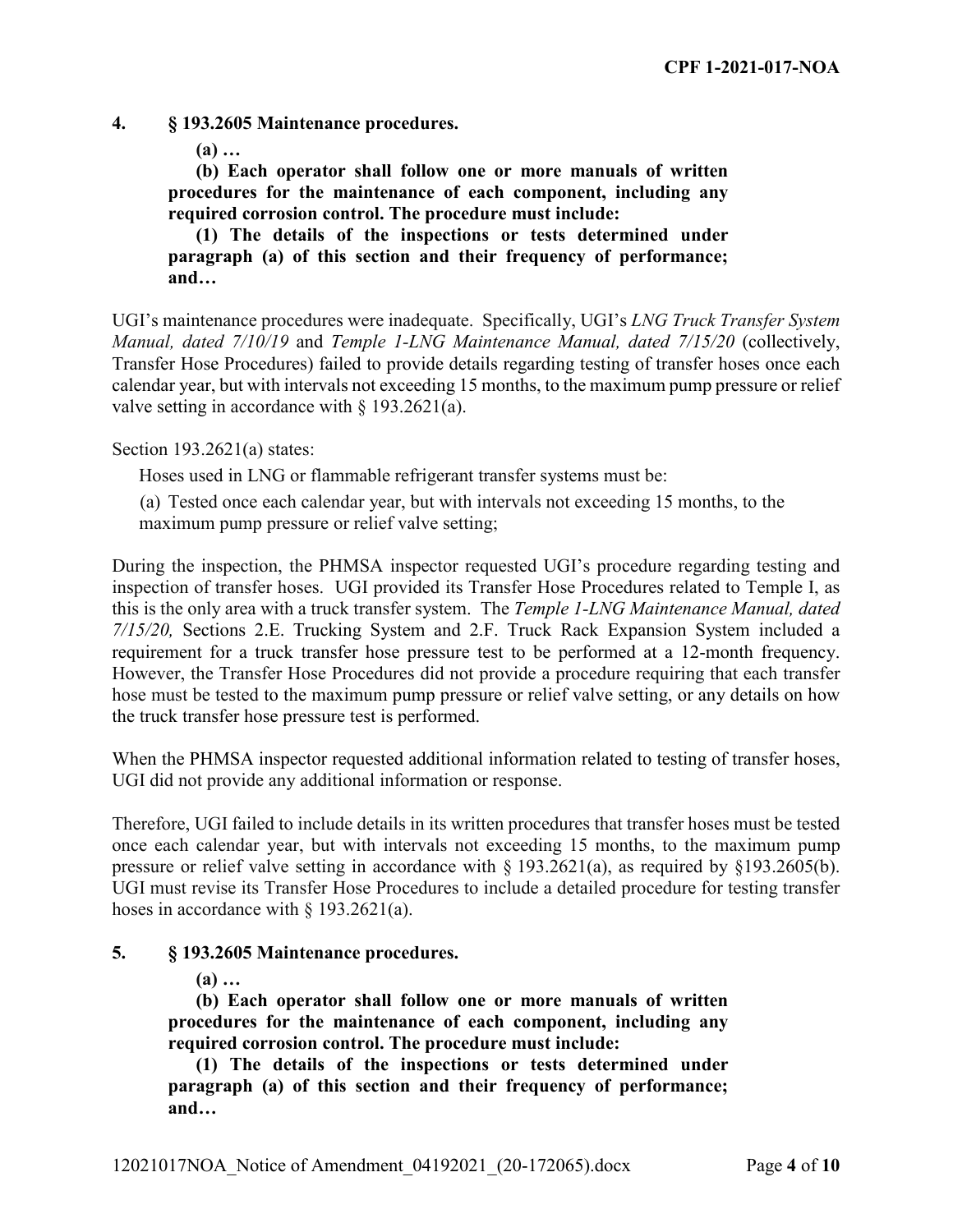UGI's maintenance procedures were inadequate. Specifically, UGI's *Temple 1-LNG Maintenance Manual, dated 7/15/20* and *Temple II Tank and Sendout System Operations Manual, dated 10/17/19* failed to address how it monitors for internal corrosion in accordance with the requirements of  $\S$  193.2635(e).

Section 193.2635(e) states:

Corrosion protection provided as required by this subpart must be periodically monitored to give early recognition of ineffective corrosion protection, including the following, as applicable:

…

(e) If a component is protected from internal corrosion, monitoring devices designed to detect internal corrosion, such as coupons or probes, must be located where corrosion is most likely to occur. However, monitoring is not required for corrosion resistant materials if the operator can demonstrate that the component will not be adversely affected by internal corrosion during its service life. Internal corrosion control monitoring devices must be checked at least two times each calendar year, but with intervals not exceeding 7 1/2 months.

During the inspection, the PHMSA inspector requested UGI's procedure regarding internal corrosion monitoring. UGI provided its *Temple 1-LNG Maintenance Manual* and *Temple II Tank and Sendout System Operations Manual.*

The *Temple 1-LNG Maintenance Manual,* procedure MP-45 Corrosion Protection, stated in part, "Per CFR Part [1](#page-4-0)93.2636, WEG<sup>1</sup> sampling and testing is to be conducted on a 6-month interval and not to exceed 7-months" …and that the protection systems are the "Corrosion inhibitors contained within WEG and lube oil fluid."

The *Temple 1-LNG Maintenance Manual*, however, referenced a non-existent code citation from CFR Part 193.

The *Temple II Tank and Sendout System Operations Manual,* procedure MP-1110 stated in part, "The WEG should be checked on an annual basis for the following attributes % glycol, PH, Corrosion inhibitor…"

The *Temple 1-LNG Maintenance Manual, dated 7/15/20* and *Temple II Tank and Sendout System Operations Manual, dated 10/17/19* failed to mention which components are subject to internal corrosive attack and how they are protected from internal corrosion. Additionally, the Procedures failed to describe UGI's internal corrosion monitoring device requirements, including details such as where they are required or if any protected components utilizing corrosion resistant materials are excepted from monitoring.

When the PHMSA inspector asked for additional information regarding internal corrosion monitoring, UGI stated the CFR reference was outdated, however the WEG testing is conducted.

Therefore, UGI failed to include details in its written Procedures for Temple I and Temple II regarding internal corrosion monitoring in accordance with § 193.2635(e), as required by

<span id="page-4-0"></span> <sup>1</sup> Water-Ethylene Glycol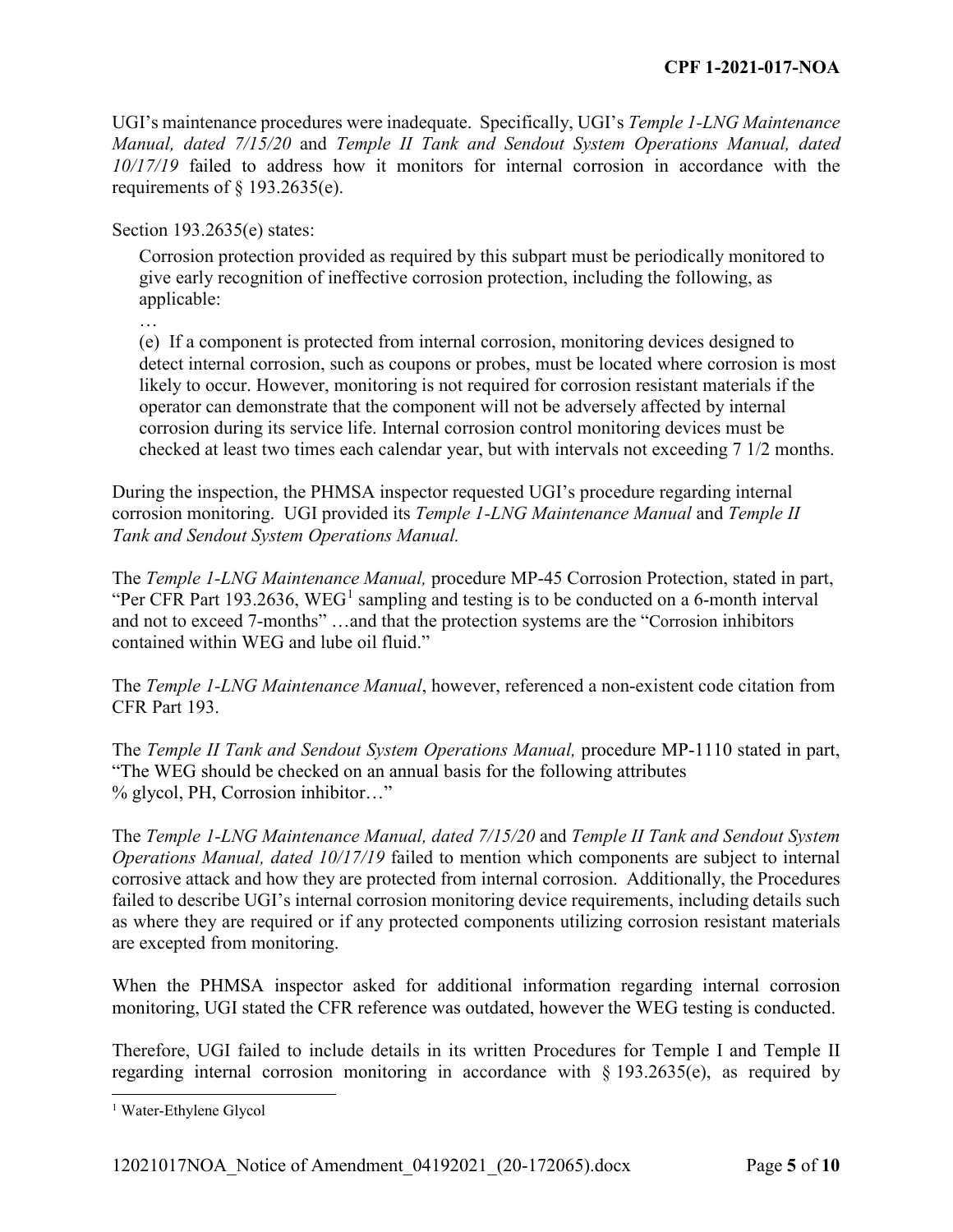$\S$  193.2605(b). UGI must revise its procedures to address  $\S$  193.2635(e).

#### **6. § 193.2605 Maintenance procedures.**

**(a) …** 

**(b) Each operator shall follow one or more manuals of written procedures for the maintenance of each component, including any required corrosion control. The procedure must include:**

**(1) The details of the inspections or tests determined under paragraph (a) of this section and their frequency of performance; and…**

UGI's maintenance procedures were inadequate. Specifically, UGI's *Temple 1-LNG Maintenance Manual, dated 7/15/20* and *Temple II Tank and Sendout System Operations Manual, dated 10/17/19* failed to provide adequate guidance requiring each auxiliary power source to be tested annually for capacity in accordance with § 193.2613.

Section 193.2613 states:

Each auxiliary power source must be tested monthly to check its operational capability and tested annually for capacity. The capacity test must take into account the power needed to start up and simultaneously operate equipment that would have to be served by that power source in an emergency.

During the inspection, the PHMSA inspector requested UGI's procedure regarding auxiliary power sources. The *Temple 1-LNG Maintenance Manual* Procedure stated in part (emphasis added):

The Temple I facility's temporary auxiliary power source is provided by a CUMMINS 500 DFEK SPEC F, diesel fueled generator. The generator has a load capacity of 500KW for the facility's 480 VAC service. Load is transferred to the generator by way of an automatic transfer switch.

Frequency: Operational Test – Monthly

**Capacity Load Test – Annually**

…

B. Capacity Load Test

Note: **The following procedure only needs to be performed if a commercial power outage has not occurred in the prior 12-months**.

Similarly, the *Temple II Tank and Sendout System Operations Manual* Procedure Section 15.51 stated in part (emphasis added):

General: The Temple II facility's standby power source is provided by Kawasaki GPS4000 natural gas turbine generator. The generator has a load capacity of 3.2MW for the facility's 4160V service.

Frequency:

Operational Test – Monthly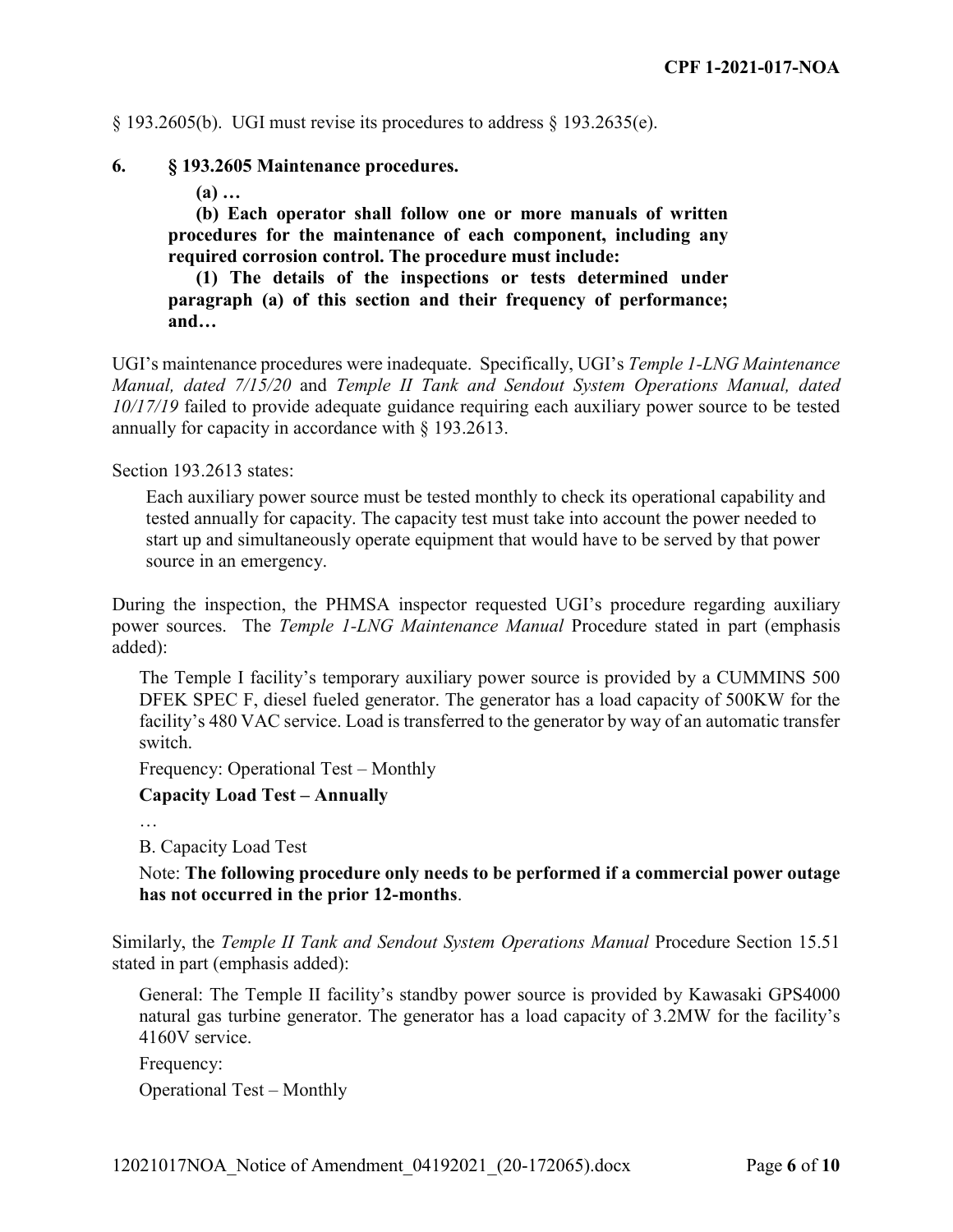# **Capacity Load Test – Annually**

…

C. Capacity Load Test

# Note: **The following procedure only needs to be performed if a commercial power outage requiring the generator's operation has not occurred in the prior 12-months**.

The Auxiliary Power Procedures did not provide an adequate process that ensures that each auxiliary power source is tested annually for capacity, with the capacity test taking into account the power needed to start up and simultaneously operate equipment that would have to be served by that power source in an emergency. A commercial power outage resulting in the generator's operation may not provide an adequate test of the capacity of the power source as described in § 193.2613.

Therefore, UGI failed to include adequate details in its written maintenance procedures that each auxiliary power source is to be tested annually for capacity in accordance with § 193.2613, as required by § 193.2605(b). UGI must revise its procedures to require annual capacity testing of auxiliary power sources, and for the capacity testing to account for the specific requirements of § 193.2613.

# **7. § 193.2605 Maintenance procedures.**

**(a) …** 

**(b) Each operator shall follow one or more manuals of written procedures for the maintenance of each component, including any required corrosion control. The procedure must include:**

**(1) The details of the inspections or tests determined under paragraph (a) of this section and their frequency of performance; and…**

UGI's maintenance procedures were inadequate. Specifically, UGI's *Temple II Tank and Sendout System Operations Manual, dated 10/17/19* failed to provide details regarding fire protection inspection frequencies for Temple II facilities, in accordance with  $\S$  193.2619(c)(2).

Section 193.2619(c)(2) states:

(c) Control systems in service, but not normally in operation, such as relief valves and automatic shutdown devices, and control systems for internal shutoff valves for bottom penetration tanks must be inspected and tested once each calendar year, not exceeding 15 months, with the following exceptions:

(2) Control systems that are intended for fire protection must be inspected and tested at regular intervals not to exceed 6 months.

During the inspection, the PHMSA inspector requested UGI's procedure regarding control systems meeting the requirements of  $\S 193.2619(c)(2)$ . UGI provided its procedures regarding control systems for Temple II facilities.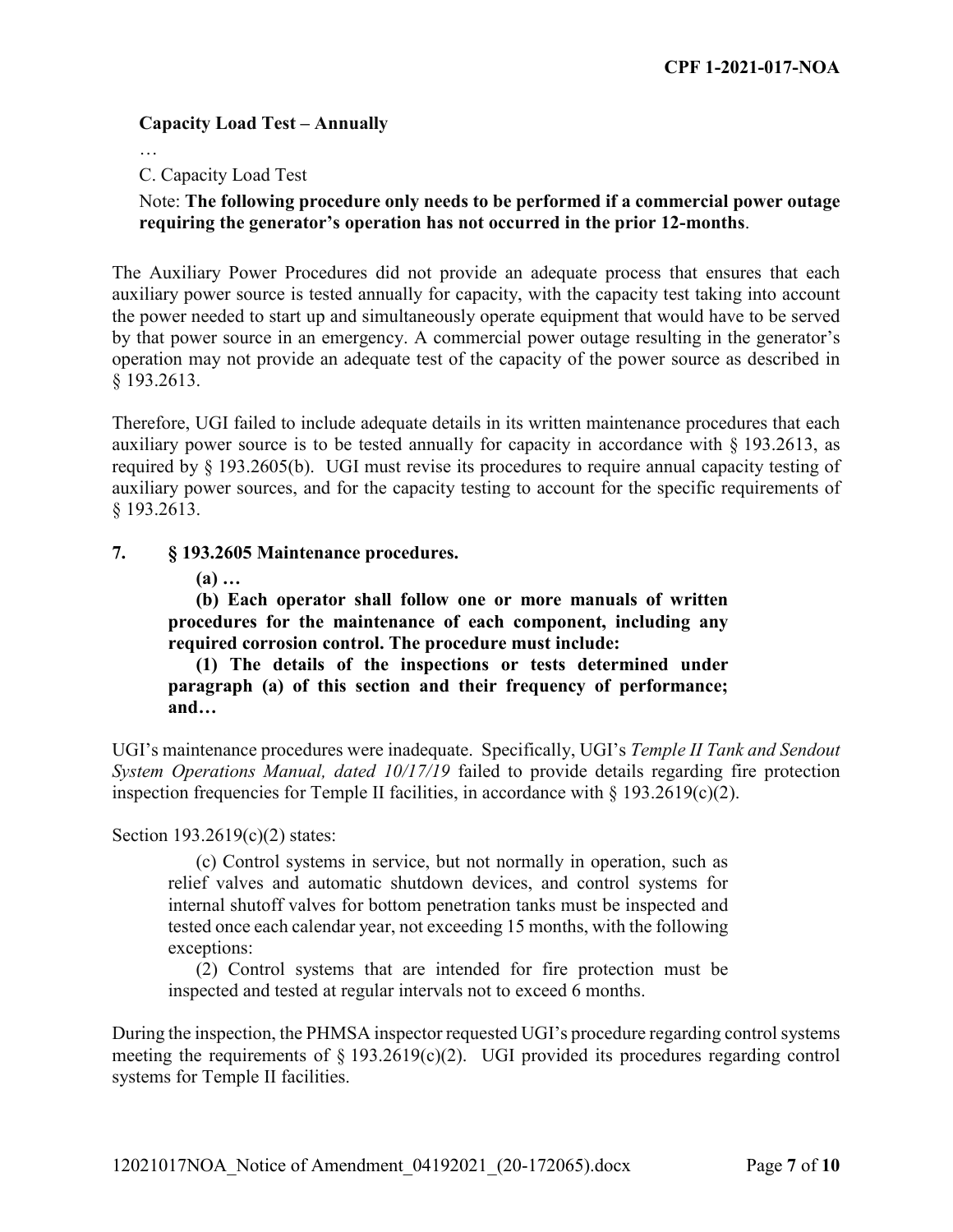The *Temple II Tank and Sendout System Operations Manual,* Procedure MP-1055 Fire Detection/Fire Protection Test and Inspection, included a process for testing its Detronics fire detection system. However, these procedures did not provide any details or guidance requiring that control systems intended for fire protection must be inspected and tested at regular intervals not to exceed 6 months. When the PHMSA inspector asked if this information was contained in any UGI procedures, UGI provided *Table 15.2.3 Temple II Sendout System Maintenance.*  However, this document was not incorporated or referenced in any UGI Procedures, nor did it appear to address inspection frequencies for all control systems intended for fire protection.

Therefore, UGI failed to include details in its written procedures for Temple II facilities that control systems intended for fire protection must be inspected and tested at regular intervals not to exceed 6 months in accordance with § 193.2619(c)(2), as required by § 193.2605(b). UGI must revise its procedures to provide details for fire protection control system inspection frequencies for its Temple II facilities.

# **8. § 193.2605 Maintenance procedures.**

**(a) …** 

**(b) Each operator shall follow one or more manuals of written procedures for the maintenance of each component, including any required corrosion control. The procedure must include:**

**(1) The details of the inspections or tests determined under paragraph (a) of this section and their frequency of performance; and…**

UGI's maintenance procedures were inadequate. Specifically, UGI's *Temple 1-LNG Maintenance Manual, dated 7/15/20* and *Temple II Tank and Sendout Systems Operations Manual, dated 10/17/19* failed to provide details on inspecting LNG storage tank Temple T-II in accordance with § 193.2623.

Section 193.2623 states:

Each LNG storage tank must be inspected or tested to verify that each of the following conditions does not impair the structural integrity or safety of the tank:

(a) Foundation and tank movement during normal operation and after a major meteorological or geophysical disturbance.

- (b) Inner tank leakage.
- (c) Effectiveness of insulation.
- (d) Frost heave.

During the inspection, the PHMSA inspector requested UGI's procedure regarding inspecting LNG storage tanks. UGI provided the written Tank Procedures related to Temple I and Temple II LNG storage tanks.

The *Temple II Tank and Sendout Systems Operations Manual,* Section 15.1, General stated in part, "In addition to the normal maintenance procedure, all LNG personnel shall note and report in writing: Any abnormal ground movements that might impair the structural integrity, or reliability the LNG-tank or plant piping systems.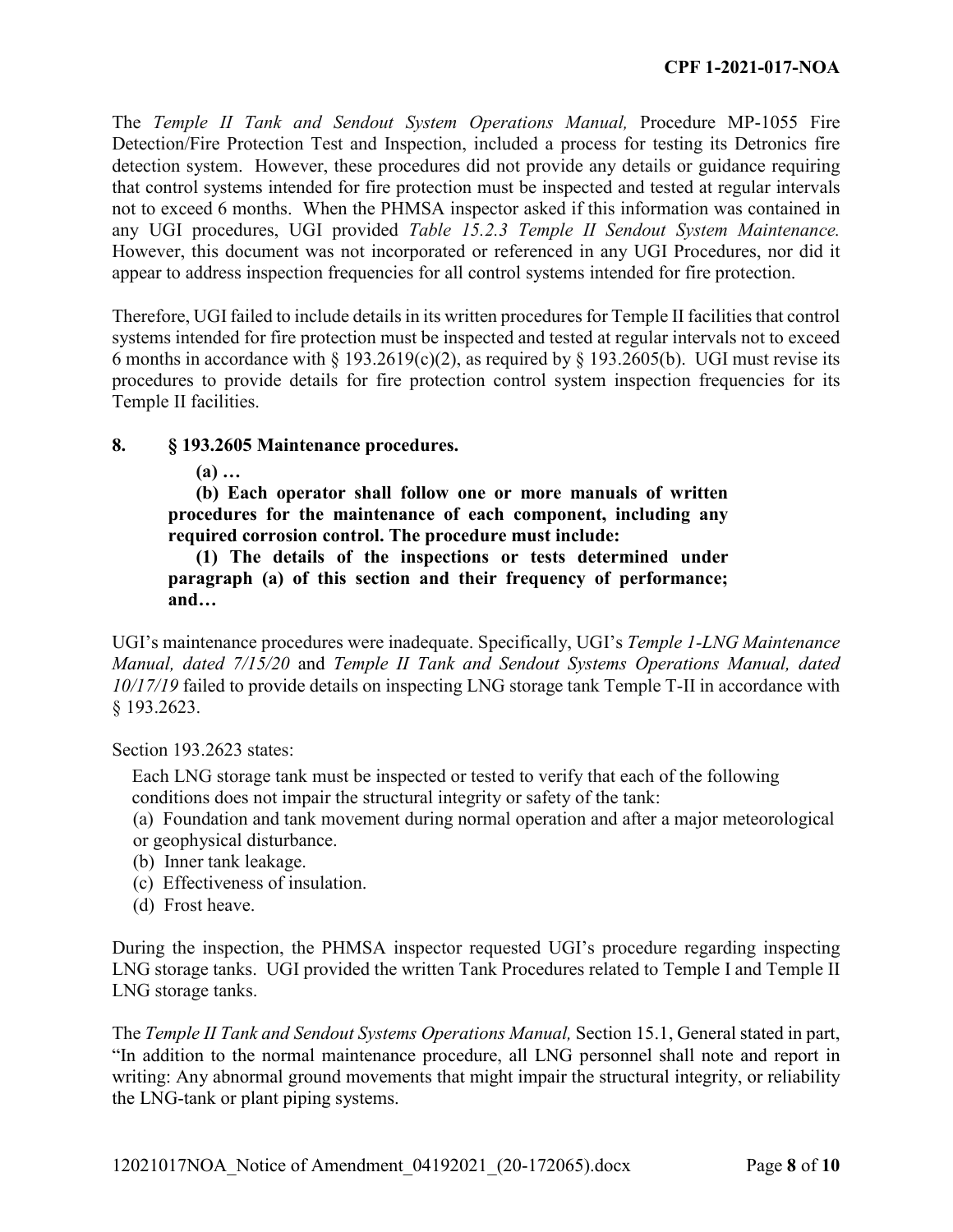-Any malfunction that exposes process piping or vessels or the LNG-tank to an overpressure condition (beyond maximum operating pressure plus allowable build-up). -Any leak of gas or LNG from piping or vessels.

-Any condition such as inner-tank leakage, ineffective insulation, or frost heave that impairs the structural integrity of the LNG tank."

However, the Procedures did not provide any details or guidance on how UGI inspects or tests Temple Tank T-II for inner tank leakage, effectiveness of insulation and frost heave.

When the PHMSA inspector asked UGI about the related Procedure, UGI stated that there are no processes or procedures for these inspections or tests because it is a concrete walled tank. However, Section 193.2623 does not provide exception for concrete walled tanks.

Therefore, UGI failed to include details in its written procedures on inspecting or testing LNG storage tank Temple T-II, as required by § 193.2605(b). UGI must revise its procedures to include a process for inspecting or testing Temple T-II in accordance with § 193.2623.

# **9. § 193.2605 Maintenance procedures.**

**(a) …** 

**(b) Each operator shall follow one or more manuals of written procedures for the maintenance of each component, including any required corrosion control. The procedure must include:**

**(1) …**

**(2) A description of other actions necessary to maintain the LNG plant according to the requirements of this subpart.**

UGI's maintenance procedures were inadequate. Specifically, UGI's *Temple 1-LNG Maintenance Manual, dated 7/15/20* failed to include details that the LNG plant grounds must be free from rubbish, debris, and other material which present a fire hazard in accordance with § 193.2607(b).

Section 193.2607(b) states:

LNG plant grounds must be free from rubbish, debris, and other material which present a fire hazard. Grass areas on the LNG plant grounds must be maintained in a manner that does not present a fire hazard.

During the inspection, the PHMSA inspector requested UGI's procedures regarding their process to maintain the facility to be free from the presence of foreign material and debris. UGI provided its *Temple 1-LNG Maintenance Manual, dated 7/15/20*, which failed to indicate any such requirement.

When the PHMSA inspector requested if there were additional procedures or guidance related to maintaining the facility free from the presence of foreign material and debris, UGI did not provide any additional information or response.

Therefore, UGI failed to include details in its written procedures that the LNG plant grounds must be free from rubbish, debris, and other material which present a fire hazard in accordance with